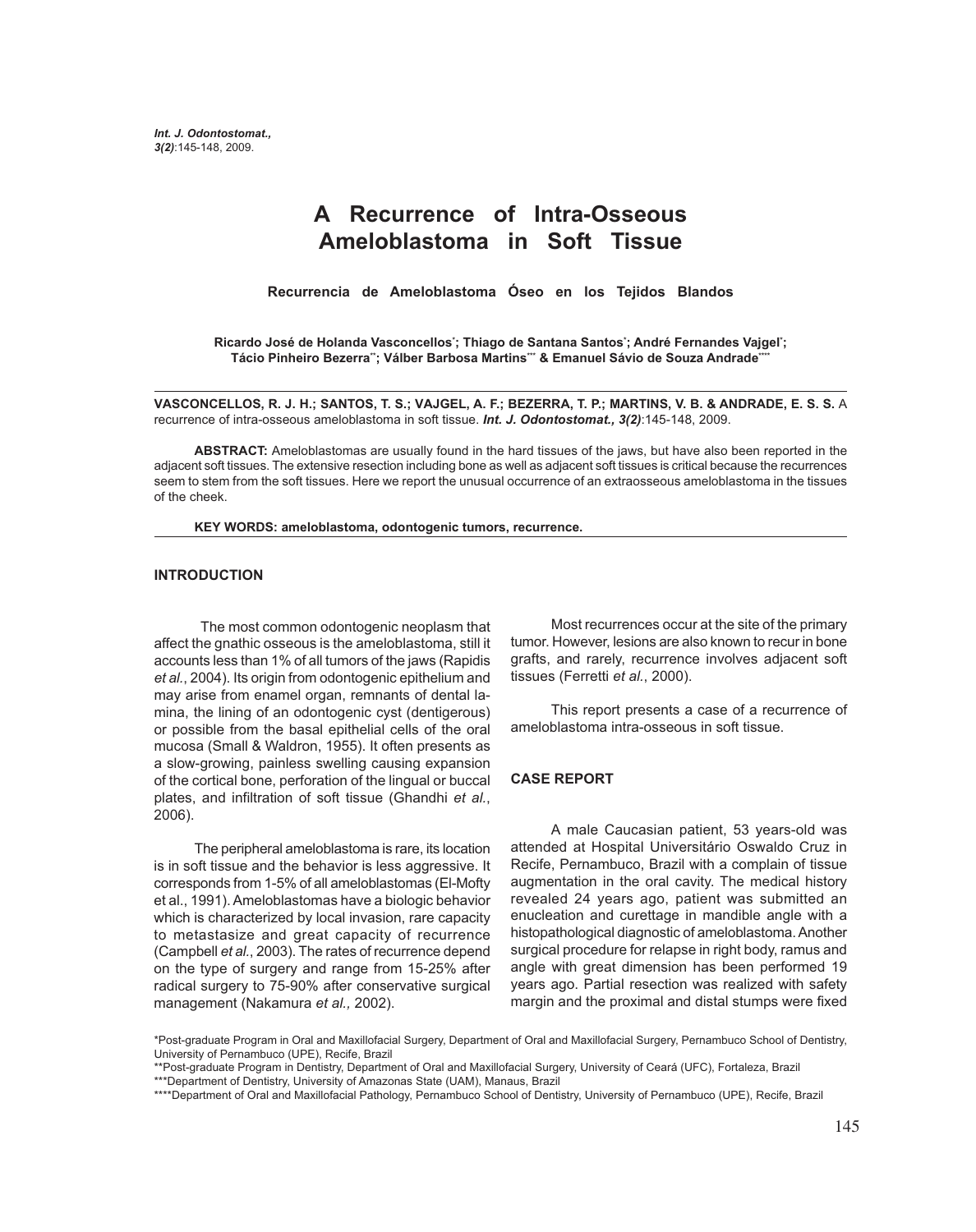VASCONCELLOS, R. J. H.; SANTOS, T. S.; VAJGEL, A. F.; BEZERRA, T. P.; MARTINS, V. B. & ANDRADE, E. S. S. A recurrence of intra-osseous ameloblastoma in soft tissue *Int. J. Odontostomat., 3(2)*:145-148, 2009.

with Kirschner thread. The patient returned to the hospital 13 years ago because he was victim from physical aggression in mentum region with intra-oral exposure of Kirschner thread that was removed under general anesthesia. Currently, the patient returned and during intra-oral exam was noticed an asymptomatic lesion in right buccal mucous with a smooth surface, firm rubbery consistency, normal roseate coloration and sessile (Fig. 1). It can be noticed the osseous defect in right alveolar region of mandible (Fig. 2). The x-ray exam showed the area in right mandible that suffered resection (Fig. 3). The diameter of the tumour was about 25mm. The management was



Fig. 1. An asymptomatic lesion in right buccal mucous.



Fig. 2. Osseous defect in right alveolar region of mandible (patient with upper dental prosthesis).

excisional biopsy and sent to the Pathological Laboratory. The histopathological analysis presented ameloblastoma (Fig. 4 and 5). Therefore, it was a recurrence from ameloblastoma intra-osseous in the soft tissue. The wound healed well and there has been no sign of recurrence after 2 years.

### **DISCUSSION**

Recurrence of ameloblastoma is thought to be related predominantly to inadequate surgical removal of the primary tumor (Rapidis *et al.*). Although, the recurrence may be further attributable to these reasons: firstly, the presence of small islands of neoplastic tissue in the cancellous bone at the margins of the specimen or the implantation of tumor cells during enucleation. Secondly, the consequence of soft tissue recurrence (Gold, 1991). The overlying mucosa should be included in the resection if the tumor invades the alveolus and perforates through the alveolar bone. Thirdly, tumor seeding. This should be considered as the most important causative factor in the recurrence of ameloblastoma in bone grafts (Zachariades, 1988).

The literature has a few reports of recurrence of ameloblastoma intraosseous in soft tissue (Olasoji *et al.,* 2004). This report is corroborated by this work that illustrated the necessity of taking into consideration the adjacent soft tissue in cases of tumor with cortical bone perforation during surgical treatment. This is especially important in an environment where patients are not likely to attend follow-up review for a long period. It also demonstrates the ability of intra-osseous ameloblastoma to grow in soft tissues. It was concluded that extensive resection including bone as well as adjacent soft tissues is critical because the recurrences seem to stem from the soft tissues especially from the adjacent periosteum.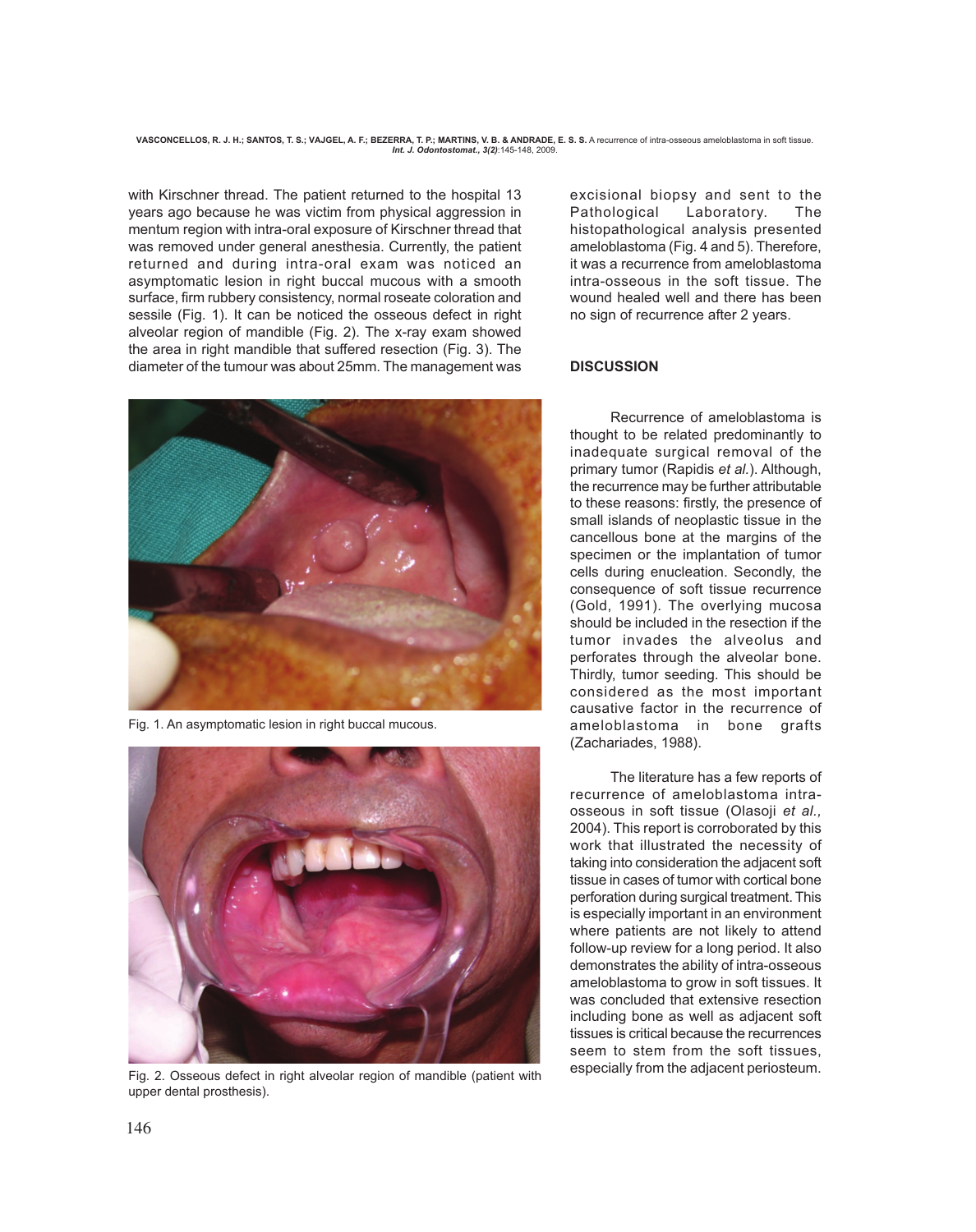VASCONCELLOS, R. J. H.; SANTOS, T. S.; VAJGEL, A. F.; BEZERRA, T. P.; MARTINS, V. B. & ANDRADE, E. S. S. A recurrence of intra-osseous ameloblastoma in soft tissue. *Int. J. Odontostomat., 3(2)*:145-148, 2009.



Fig. 3. The x-ray exam showing the area in right mandible that suffered resection.



Fig. 4. Follicle type ameloblastoma with odontogenic epithelium islands in a stroma of fibrous connective tissue. HE. 40x.



Fig. 5. Epithelium odontogenic island presenting peripheral cells with inverted polarized 2006. nucleus and middle cells similar to stellate reticulum. HE. 100x.

**VASCONCELLOS, R. J. H.; SAN-TOS, T. S.; VAJGEL, A. F.; BEZERRA, T. P.; MARTINS, V. B. & ANDRADE, E. S. S.** Recurrencia de ameloblastoma óseo en los tejidos blandos. *Int. J. Odontostomat., 3(2)*:145-148, 2009.

**RESUMEN:** Ameloblastomas se encuentra normalmente en el tejido óseo de las mandíbulas, sino que también han sido reportados en los tejidos blandos adyacentes. Incluida la amplia resección ósea, así como los tejidos blandos adyacentes es fundamental porque el recidivas parecen provenir de los tejidos blandos. Aquí el informe de un inusual extraosseous ameloblastoma en los tejidos de la mejilla.

**PALABRAS CLAVE: ameloblastoma, tumor odontogénico, recurrencia.**

## **REFERENCES**

- Campbell, D.; Jeffrey, R. R.; Wallis, F.; Hulks, G. & Kerr, K. M. Metastatic pulmonary ameloblastoma. An unusual case. *Br. J. Oral Maxillofac. Surg., 41*:194-6, 2003.
- El-Mofty, S. K.; Gerard, N. O.; Farish, S. E. & Rodu, B. Peripheral ameloblastoma: A clinical and histologic study of 11 cases. *J. Oral Maxillofac. Surg., 49*:974-5, 1991.
- Ferretti, C.; Polakow, R. & Coleman, H. Recurrent ameloblastoma: Report of 2 cases. *J. Oral Maxillofac. Surg., 58*:800-4, 2000.
- Ghandhi, D.; Ayoub, A. F.; Pogrel, M. A.; MacDonald, G.; Brocklebank, L. M. & Moos, K. F. Ameloblastoma – A surgeon's dilemma. *J. Oral Maxillofac., Surg., 64*:1010-4,